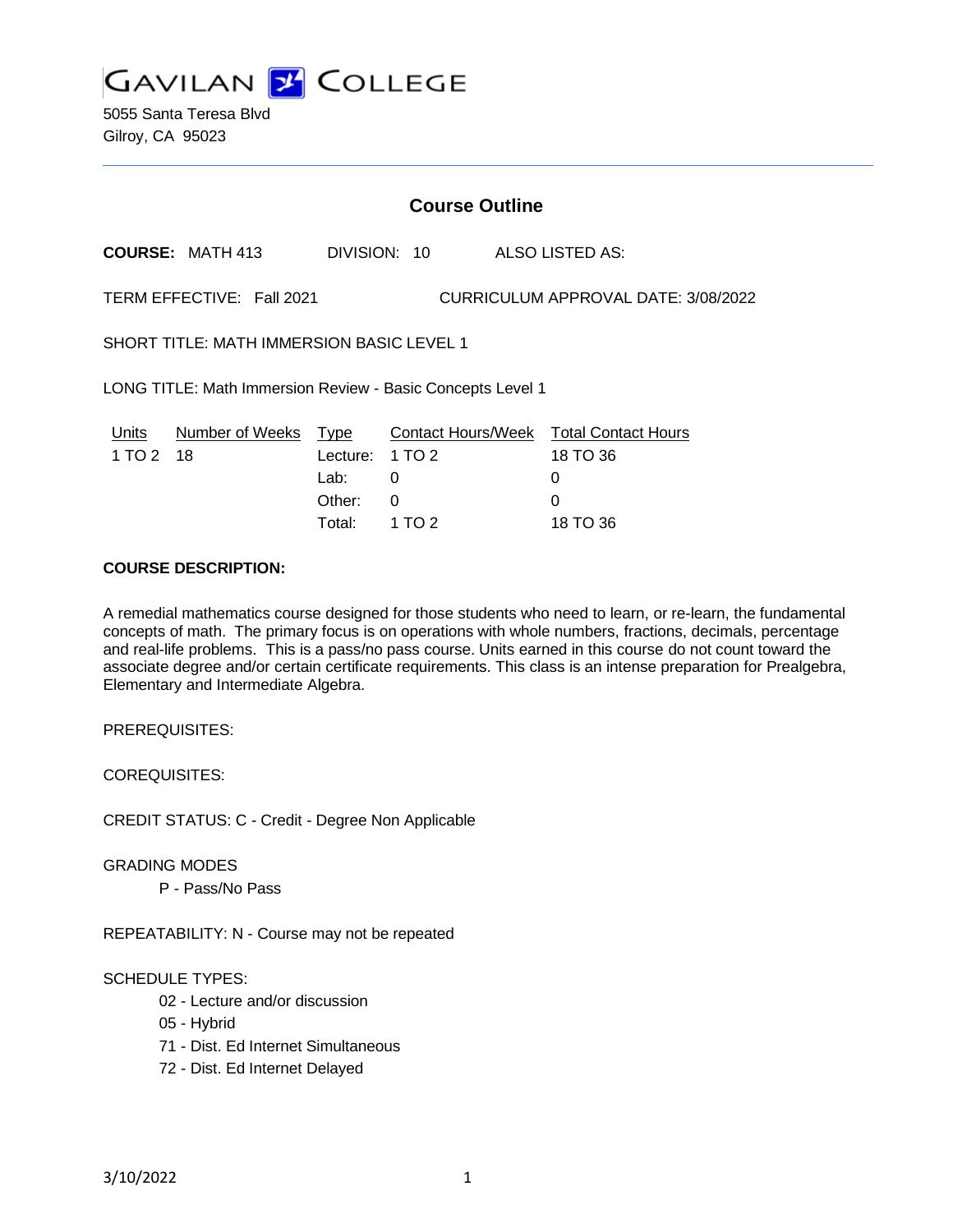### **STUDENT LEARNING OUTCOMES:**

By the end of this course, a student should:

1. Perform Basic operations with whole numbers, fractions, decimals and signed numbers w/o the use of a calculator.

- 2. Solve basic percentage problems using a variety of strategies.
- 3. Formulate and solve word problems using a variety of strategies
- 4. Identify and discriminate algebraic structures

### **COURSE OBJECTIVES:**

By the end of this course, a student should:

- 1. 1-unit class: Solve operations with signed numbers including the order of operations problems.
- 2. 1-unit class: Solve basic operations with signed fractions and solve linear equations involving fractions.
- 3. 1-unit class: Identify and apply general strategies complete computations for application problems.
- 4. 2-unit class: Identify like terms, combine them, and use the distributive property.
- 5. 2-unit class: Apply multiplication and addition properties of equality to solution of linear equations.

6. 2-unit class: Identify and discriminate different algebraic structures, e.g. difference of two squares from the square of the difference.

7. 2-unit class: Use the algebraic and symbolic language to express and name the algebraic structures.

### **CONTENT, STUDENT PERFORMANCE OBJECTIVES, OUT-OF-CLASS ASSIGNMENTS**

Curriculum Approval Date: 3/08/2022 1-unit class 1 hour Pre-Test 6.5 hours Operations with signed numbers, order of operations 7.5 hours Operations with signed fractions and solve linear equations involving fractions. 1 hour Solving word problems: general strategies and computations 2 hours Final Exam 2-unit class All the topics of 1-unit class plus: 3.5 hours Simplifying algebraic expressions: like terms, the distributive property 6.5 hours Linear equations/Applications: multiplication and addition properties of equality 2.5 hours Algebraic structures 3.5 hours Naming algebraic structures 2 hours Final Exam

# **METHODS OF INSTRUCTION:**

Lectures, group work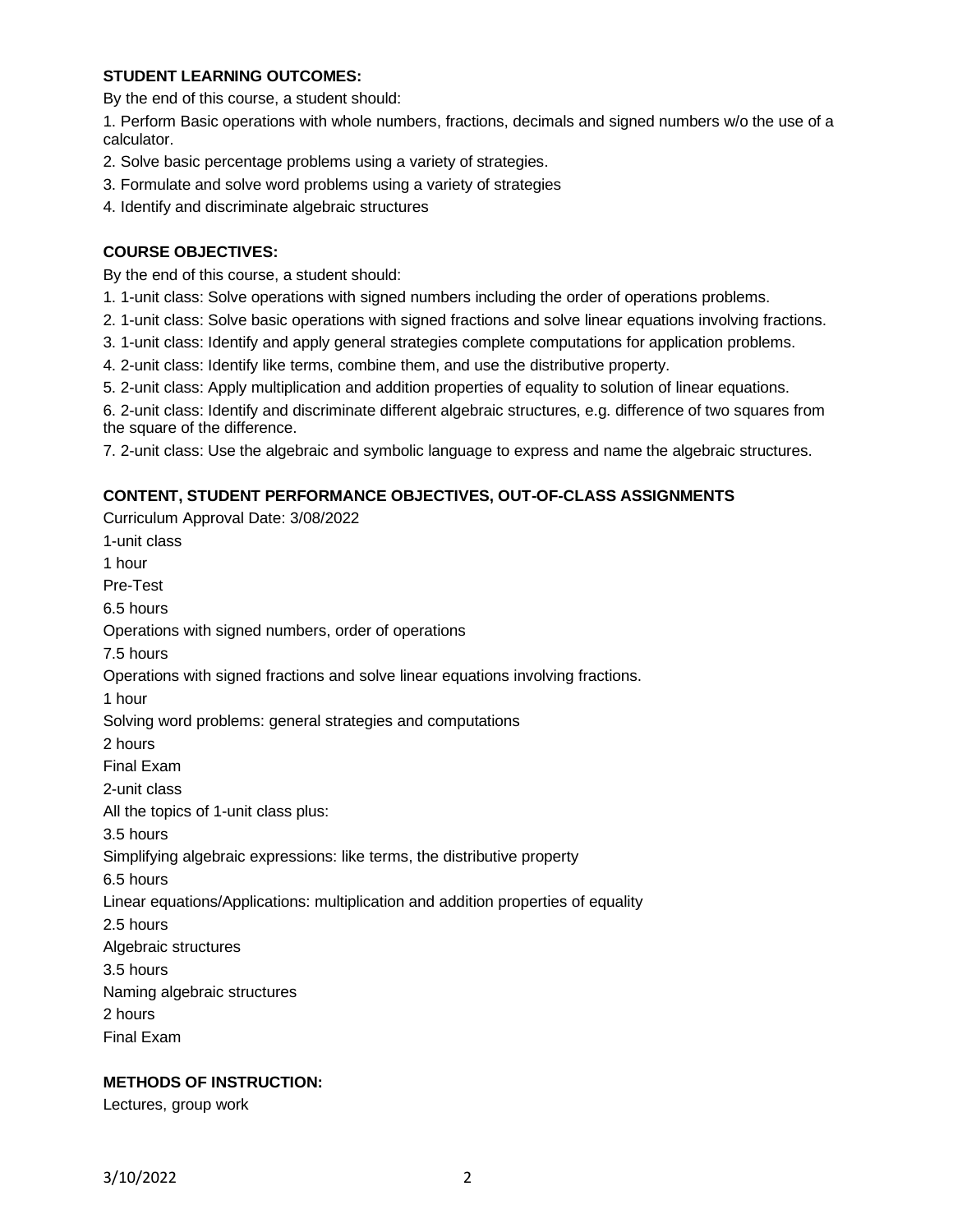## **OUT OF CLASS ASSIGNMENTS:**

Required Outside Hours 36

Assignment Description

1 unit

- 1. Analyze and study pertinent text material, solved examples and lecture notes.
- 2. Apply principles and skills covered in class by solving regularly-assigned homework problems.
- 3. Regularly synthesize course materials in preparation for exams.

Required Outside Hours 72 Assignment Description 2 units

- 1. Analyze and study pertinent text material, solved examples and lecture notes.
- 2. Apply principles and skills covered in class by solving regularly-assigned homework problems.
- 3. Regularly synthesize course materials in preparation for exams

# **METHODS OF EVALUATION:**

Problem-solving assignments Evaluation Percent 50 Evaluation Description Percent range of total grade: 30-70% Homework Problems

Objective examinations Evaluation Percent 50 Evaluation Description Percent range of total grade: 30-70% Exams

### **REPRESENTATIVE TEXTBOOKS:**

Basic Mathematics for College Students, 6e, Alan Tussy, David Gustafson, Diane Koenig, Cengage Learning, 2019. ISBN: 9780357687574 (eText); 1337618403 (hardcover) 12 Grade Verified by: Ken Wagman